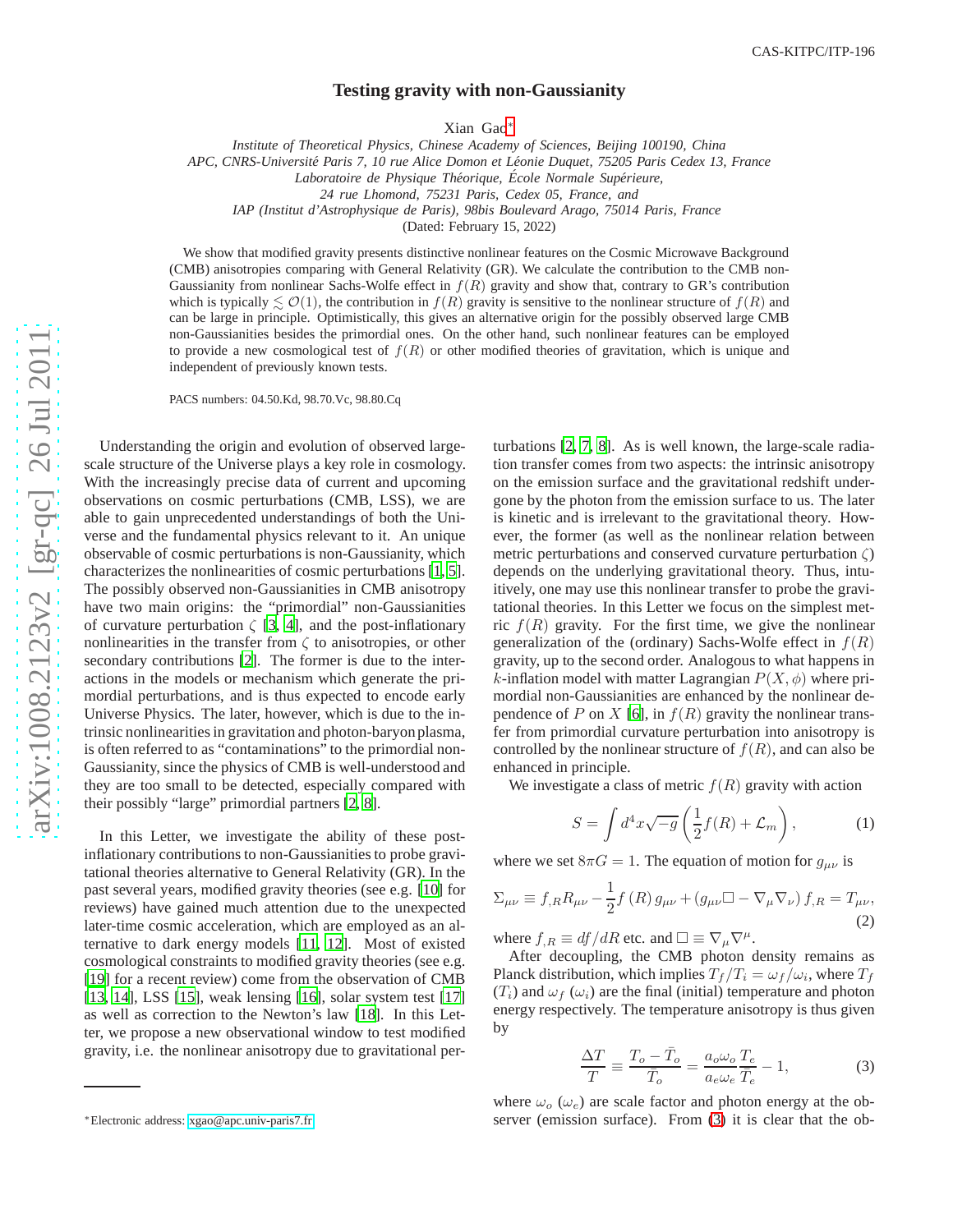served anisotropy has two contributions: one is the gravitational redshift-induced anisotropy  $a_o\omega_o/(a_e\omega_e)$ , which is purely kinetic, the other is the intrinsic anisotropy  $T_e/\bar{T}_e$  on the emission surface which depends on the dynamics during recombination and the gravitational theory.

For later convenience, we introduce

<span id="page-1-0"></span>
$$
\epsilon = 1 - \frac{d \ln \mathcal{H}}{d \ln a}, \quad \epsilon_R = \frac{d \ln R}{d \ln a}, \quad \epsilon_{R'} = \frac{d \ln R'}{d \ln a}, \quad (4)
$$

where R' denotes  $\partial R/\partial \eta$  with  $\eta$  the comoving time. It is also useful to employ a set of dimensionless ratios, which characterize the nonlinear structure of  $f(R)$ :

<span id="page-1-1"></span>
$$
\beta = \frac{Rf_{,RR}}{f_{,R}}, \quad \gamma = \frac{R^2f_{,RRR}}{f_{,R}}, \quad \delta = \frac{R^3f_{,RRRR}}{f_{,R}}.
$$
 (5)

Recall that in Einstein gravity, we have  $\epsilon = 3(1+w)/2$  where w is the constant equation of state parameter, and  $\epsilon_R = -2\epsilon$ ,  $\epsilon_{R'} = 1 - 3\epsilon$ ,  $\beta = \gamma = \delta = 0$ . The "Compton parameter" B introduced in [\[14\]](#page-3-11) which was employed by several authors can be expressed as  $B = -\beta \epsilon_R / \epsilon$ , which should satisfies  $B \ge 0$ for the stability of linear perturbations [\[14\]](#page-3-11).

We focus on the ordinary Sachs-Wolfe contributions, which dominate on the large scales. Thus we consider the scalar metric perturbations in Newtonian gauge

$$
ds^{2} = a^{2} \left( -e^{2\Phi} d\eta^{2} + e^{-2\Psi} dx^{i} dx^{i} \right). \tag{6}
$$

As mentioned before, the gravitational redshift contribution to the observed anisotropy is the same for all metric theory of gravitation, which is, up to the second order in  $\Phi$  [\[2,](#page-3-4) [7](#page-3-16)[–9\]](#page-3-18)

<span id="page-1-2"></span>
$$
a\omega = -\Phi + \frac{1}{2}\Phi^2.
$$
 (7)

What is interesting is the intrinsic temperature anisotropy on the emission surface. Assuming the cosmic perturbation is adiabatic, in matter dominated era, the large-scale temperature fluctuation has the relation:  $T_e/\bar{T}_e = (\rho_\gamma/\bar{\rho}_\gamma)^{\frac{1}{4}}$  $(\rho_m/\bar{\rho}_m)^{\frac{1}{3}}$ . To determine the matter density perturbation, we have to make use of the generalized Einstein equation [\(2\)](#page-0-2). In GR, on large scales it yields a non-perturbative relation [\[9](#page-3-18)]:  $\rho_m/\bar{\rho}_m = e^{-2\Phi}$ . In  $f(R)$  gravity, up to the second-order in metric perturbations, we find

<span id="page-1-6"></span>
$$
\ln \frac{\rho_m}{\bar{\rho}_m} = -(2 - \sigma_1) \Phi + \frac{1}{2} (\sigma_2 - \sigma_1^2) \Phi^2, \tag{8}
$$

where  $\sigma_1$  and  $\sigma_2$  are combinations of derivatives of f with respect to  $R$ ,

$$
\sigma_1 = 2 - 6 \frac{1 + \beta(\epsilon - 1) + (2\beta + \gamma)\epsilon_R}{2\epsilon - \gamma \epsilon_R^2 - \beta \epsilon_R (\epsilon_{R'} - 2)},
$$
\n(9)

$$
\sigma_2 = 4 + 12 \frac{\beta - 1 + \gamma(\epsilon - 1) + (3\gamma + \delta)\epsilon_R}{2\epsilon - \gamma \epsilon_R^2 - \beta\epsilon_R(\epsilon_{R'} - 2)}, \quad (10)
$$

where parameters are defined in [\(4\)](#page-1-0)-[\(5\)](#page-1-1). It is useful to note that in GR,  $\sigma_1 = \sigma_2 = 0$ , thus the familiar relation  $\ln(\rho_m/\overline{\rho}_m) =$ 

 $-2\Phi$  is recovered (up to the second order). The intrinsic temperature fluctuation on emission surface now takes the form:

<span id="page-1-3"></span>
$$
\frac{T_e}{\bar{T}_e} = 1 + \frac{1}{3} \left( -2 + \sigma_1 \right) \Phi + \frac{1}{18} \left( 4 - 4\sigma_1 - 2\sigma_1^2 + 3\sigma_2 \right) \Phi^2.
$$
\n(11)

Finally, collecting [\(7\)](#page-1-2) and [\(11\)](#page-1-3), after some manipulations, we get the nonlinear Sachs-Wolfe contribution to the large anisotropy up to the second-order in  $\Phi$  in  $f(R)$  gravity:

<span id="page-1-4"></span>
$$
\frac{\Delta T}{T} = \frac{1}{3} \left( 1 + \sigma_1 \right) \Phi + \frac{1}{18} \left( 1 + 2\sigma_1 - 2\sigma_1^2 + 3\sigma_2 \right) \Phi^2.
$$
 (12)

In the above, quantities are evaluated at the emission surface. [\(12\)](#page-1-4) generalizes the familiar results  $\frac{\Delta T}{T} = e^{\Phi/3}$  in GR [\[9\]](#page-3-18).

Our next goal is to relate the observed temperature anisotropy to the primordial curvature perturbation  $\zeta$ , which encodes the information in the very early universe and is the most frequently used variable in evaluating the primordial non-Gaussianities in the literature. It is well known that on large scales and for adiabatic perturbation, there is a nonperturbative and conserved quantity which can be identified as nonlinear curvature perturbation in uniform-density slices [\[21](#page-3-19)] (see also [\[22\]](#page-3-20)), defined as

<span id="page-1-5"></span>
$$
\zeta \equiv -\Psi + \frac{1}{3} \int_{\bar{\rho}}^{\rho} \frac{d\tilde{\rho}}{3(\tilde{\rho} + \tilde{p})}.
$$
 (13)

The conservation of  $\zeta$  relies on the fact that the energymomentum tensor of the perfect fluid is conserved, and is irrelevant to the gravitational theory. Our next task is to set the initial conditions for  $\Phi$  and  $\Psi$  on the emission surface up to the second-order in  $\zeta$ . In matter-dominated era ( $p = 0$ ), [\(13\)](#page-1-5) can be integrated to give

<span id="page-1-9"></span>
$$
\zeta = -\Psi + \frac{1}{3} \ln \frac{\rho_m}{\bar{\rho}_m}.
$$
\n(14)

Together with [\(8\)](#page-1-6), it will gives  $\zeta$  in terms of metric perturbations  $\Phi$  and  $\Psi$ :  $\zeta = \zeta[\Phi, \Psi]$ .

The next step is to determine the constraint between  $\Phi$  and  $\Psi$  in  $f(R)$  gravity. As in GR, this can be done by employing the spatial traceless part of the generalized Einstein equation. Applying  $\partial_i \partial_j$  on both sides of  $\Sigma_{ij}^{\text{TF}} = T_{ij}^{\text{TF}}$ , where  $\Sigma_{ij}$  is defined in [\(2\)](#page-0-2), we are able to solve  $\Psi$  in terms of  $\Phi$  on large scales, which gives, at linear order

<span id="page-1-7"></span>
$$
\Psi_1 = (1 - 2\beta) \Phi,\tag{15}
$$

where  $\beta$  is defined in [\(5\)](#page-1-1). [\(15\)](#page-1-7) is the well-known result, which implies that in  $f(R)$  gravity,  $\Phi \neq \Psi$  even at the linear order for perfect fluid. At the second-order, we find

<span id="page-1-8"></span>
$$
\Psi_2 = K_2 [\Phi] \equiv \partial^{-4} [(3\lambda - 2\beta + 8\beta^2 + 4\gamma) (\partial^2 \Phi)^2
$$
  
+  $(\lambda + 6\beta - 4\beta^2 + 8\gamma) (\partial_i \partial_j \Phi)^2$   
+  $4(\lambda + 2\beta + 4\gamma) \partial_i \Phi \partial_i \partial^2 \Phi$   
+  $4(\beta - \beta^2 + \gamma) \Phi \partial^4 \Phi],$  (16)

with

$$
\lambda = 1 + \frac{2\left(1 - \beta + (3\beta/2 + \gamma)\epsilon_R\right)^2}{2\epsilon + \beta\epsilon_R\left(2 - \epsilon_{R'}\right) - \gamma\epsilon_R^2},\tag{17}
$$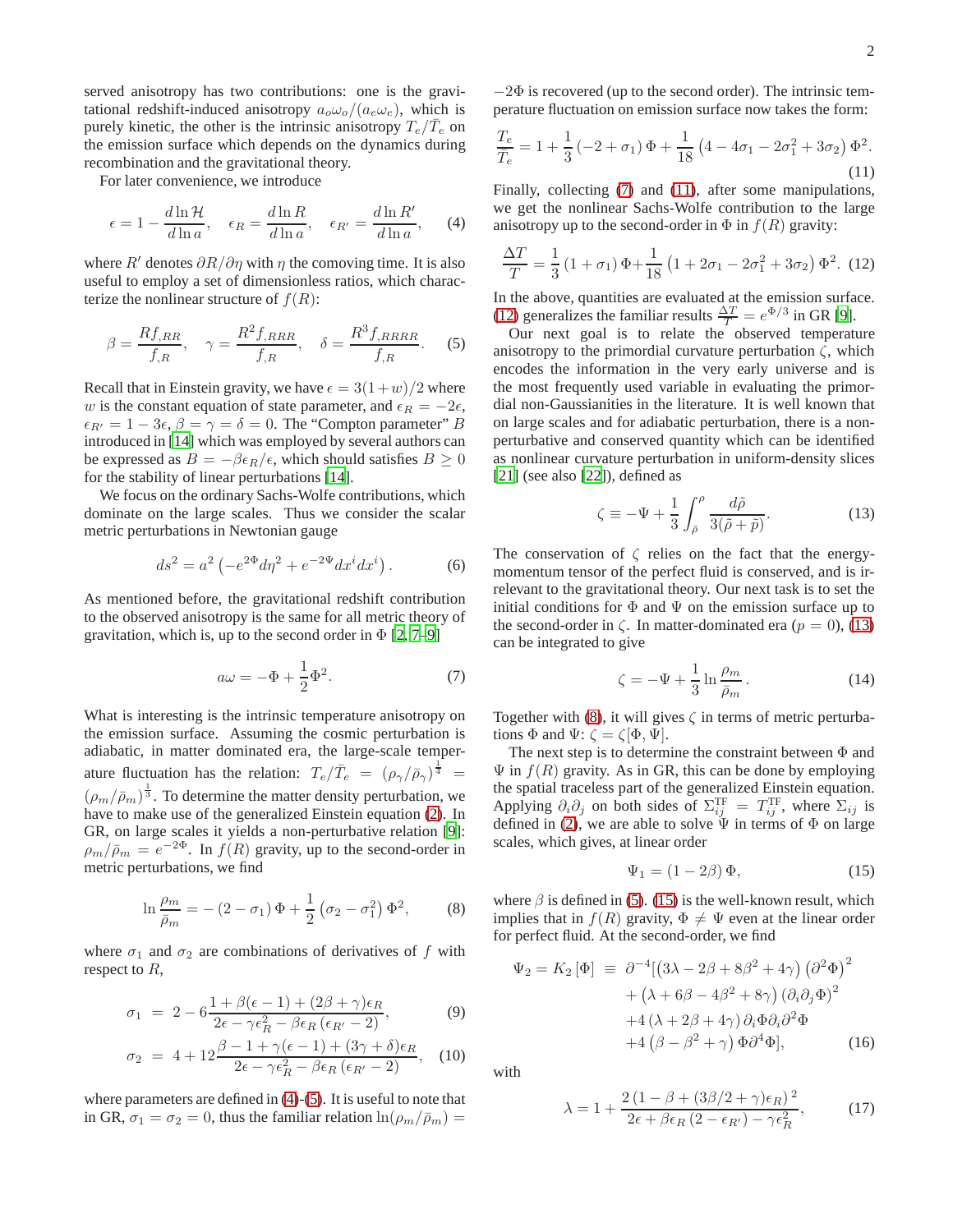where various parameters are defined in  $(4)-(5)$  $(4)-(5)$  $(4)-(5)$ .  $(15)-(16)$  $(15)-(16)$ generalize the corresponding constraints in GR [\[2](#page-3-4), [8](#page-3-5)]. Note the above parameters are all evaluated on the background. The GR results corresponding to [\(15\)](#page-1-7)-[\(16\)](#page-1-8) can be easily recovered after plugging the GR values of parameters. Having these relations in hand, now it is straightforward to get the initial conditions for  $\Phi$  up to the second order in  $\zeta$ :

<span id="page-2-0"></span>
$$
\Phi_1 = -\frac{3\zeta}{5 - 6\beta - \sigma_1},\tag{18}
$$

$$
\Phi_2 = \frac{9 [(\sigma_2 - \sigma_1^2) \zeta^2 - 6K_2[\zeta]]}{2 (5 - 6\beta - \sigma_1)^3},
$$
(19)

where  $K_2[\cdot]$  is defined as in [\(16\)](#page-1-8).

From the nonlinear Sachs-Wolfe expression [\(12\)](#page-1-4) and the exact expression for curvature perturbation in matter era [\(14\)](#page-1-9), together with [\(18\)](#page-2-0)-[\(19\)](#page-2-0), a nonlinear mapping from the conserved curvature perturbation to the temperature anisotropy can be got:  $\frac{\Delta T}{T} = \left(\frac{\Delta T}{T}\right)_{(1)} + \left(\frac{\Delta T}{T}\right)_{(2)} + \cdots$ , which at the linear order is

$$
\left(\frac{\Delta T}{T}\right)_{(1)} = -\frac{1+\sigma_1}{5-6\beta-\sigma_1}\zeta,\tag{20}
$$

and at the second-order

<span id="page-2-3"></span>
$$
\left(\frac{\Delta T}{T}\right)_{(2)}(\mathbf{k}) = \frac{1}{2} \int \frac{d^3 p_1 d^3 p_2}{(2\pi)^3} b(\mathbf{p}_1, \mathbf{k} - \mathbf{p}_1) \zeta_{\mathbf{p}_1} \zeta_{\mathbf{k} - \mathbf{p}_1},
$$
\n(21)

where

$$
b(p_1, p_2) = b_0 - b_1 g(p_1, p_2), \qquad (22)
$$

with momentum-independent coefficients

<span id="page-2-1"></span>
$$
b_0 \equiv \frac{1}{(5 - 6\beta - \sigma_1)^3} \Big[ 5 - 6\beta (7 + 2(4 - \sigma_1)\sigma_1 + 3\sigma_2) + 36(\beta^2 - \gamma)(1 + \sigma_1) + 9\sigma_1 - \sigma_1^2 (15 + \sigma_1) + 18\sigma_2 \Big], \quad (23)
$$

$$
b_1 \equiv \frac{3(1+\sigma_1)(3\lambda+6\beta(2\beta-1))}{2(5-6\beta-\sigma_1)^3},
$$
 (24)

and momentum-dependent factor

<span id="page-2-5"></span>
$$
g\left(\boldsymbol{p}_1,\boldsymbol{p}_2\right) = 1 + 2\frac{p_1^2 + p_2^2}{\left(\boldsymbol{p}_1 + \boldsymbol{p}_2\right)^2} - 3\frac{\left(p_1^2 - p_2^2\right)^2}{\left(\boldsymbol{p}_1 + \boldsymbol{p}_2\right)^4}.
$$
 (25)

Note in [\(23\)](#page-2-1)-[\(24\)](#page-2-1), parameters are evaluated at the time of emission (e.g. decoupling). The above expression has been arranged in such form so that  $g(p_1, p_2) \rightarrow 0$  as  $p_1 \rightarrow 0$ or  $p_2 \rightarrow 0$ , which denotes the so-called "squeezed" limit of momenta configuration for the bispectrum. Thus in this "squeezed limit",  $b(\mathbf{p}_1, \mathbf{k} - \mathbf{p}_1) \rightarrow b_0$ . A large  $b_0$  implies a large contribution to the "local"-type non-Gaussianity. The functional form of  $b(\mathbf{p}_1, \mathbf{p}_2)$  is rather general, the contributions in Einstein gravity and  $f(R)$  gravity differ with each

other only in the different coefficients  $b_0$  and  $b_1$ . In General Relativity, it is easy to verify that [\[2,](#page-3-4) [8\]](#page-3-5)

<span id="page-2-2"></span>
$$
b(\boldsymbol{p}_1,\boldsymbol{p}_2) \xrightarrow{\text{GR}} \frac{1}{25} - \frac{3}{50}g(\boldsymbol{p}_1,\boldsymbol{p}_2),\tag{26}
$$

with the same momentum factor  $g(\mathbf{p}_1, \mathbf{p}_2)$ . The GR expression [\(26\)](#page-2-2) implies that, due to the smallness of the numerical coefficients, the nonlinear mapping [\(21\)](#page-2-3) would not contributes significantly, especially in the so-called "squeezed" momenta configurations of non-Gaussianity [\[9\]](#page-3-18), which is a long wellknow conclusion in GR. In  $f(R)$  gravity, however, the coefficients  $b_0$  and  $b_1$  depend on the nonlinear functional structure of  $f(R)$ , and thus can be numerically large in principle. In Fig[.1,](#page-2-4) we plot the dependence of  $b_0$  and  $b_1$  on parameters  $\beta$ ,  $\gamma$  for a  $\Lambda$ CDM expansion history for illustrative purpose.



<span id="page-2-4"></span>FIG. 1: (Color online).  $b_0$  and  $b_1$  as functions of  $\beta$  with diverse values of  $\gamma$  and vanishing  $\delta$  for the  $\Lambda$ CDM expansion history with  $\Omega_{\Lambda} = 0.74$ . In the matter-dominated era, the parameters introduced in [\(4\)](#page-1-0) are  $\epsilon = 1.5$ ,  $\epsilon_R = -3$  and  $\epsilon_{R'} = -3.5$  respectively. We assume the range of values of  $\beta$ ,  $\gamma$  and  $\delta$  ensures such an expansion history.

Most efforts of investigating the non-Gaussianity focus on the primordial ones, since they are expected to encode the early Universe physics. In this Letter, we explore the ability of "non-primordial" (more precisely, "post-inflationary") non-Gaussianity to probe gravitational theories. In the context of  $f(R)$  gravity, we calculate the nonlinear CMB temperature anisotropy in the Sachs-Wolfe realm. We derive the explicit nonlinear mapping from the primordial curvature perturbation to the observed anisotropy, up to the second order. We find that the amplitude of this nonlinear mapping, which is typically  $\leq O(1)$  in GR [\[2](#page-3-4), [7](#page-3-16), [8](#page-3-5)], is controlled by the functional structure of  $f(R)$  and thus can be large in principle, as the primordial non-Gaussianities can be enhanced by the non-canonicality of kinetic term(s) of inflaton field(s). In this Letter we focus on the Sachs-Wolfe contributions which dominate on the large-scales. A full treatment of the nonlinear transfer on all scales involves solving the full Boltzmann equations [\[20\]](#page-3-21), which we leave for future investigations.